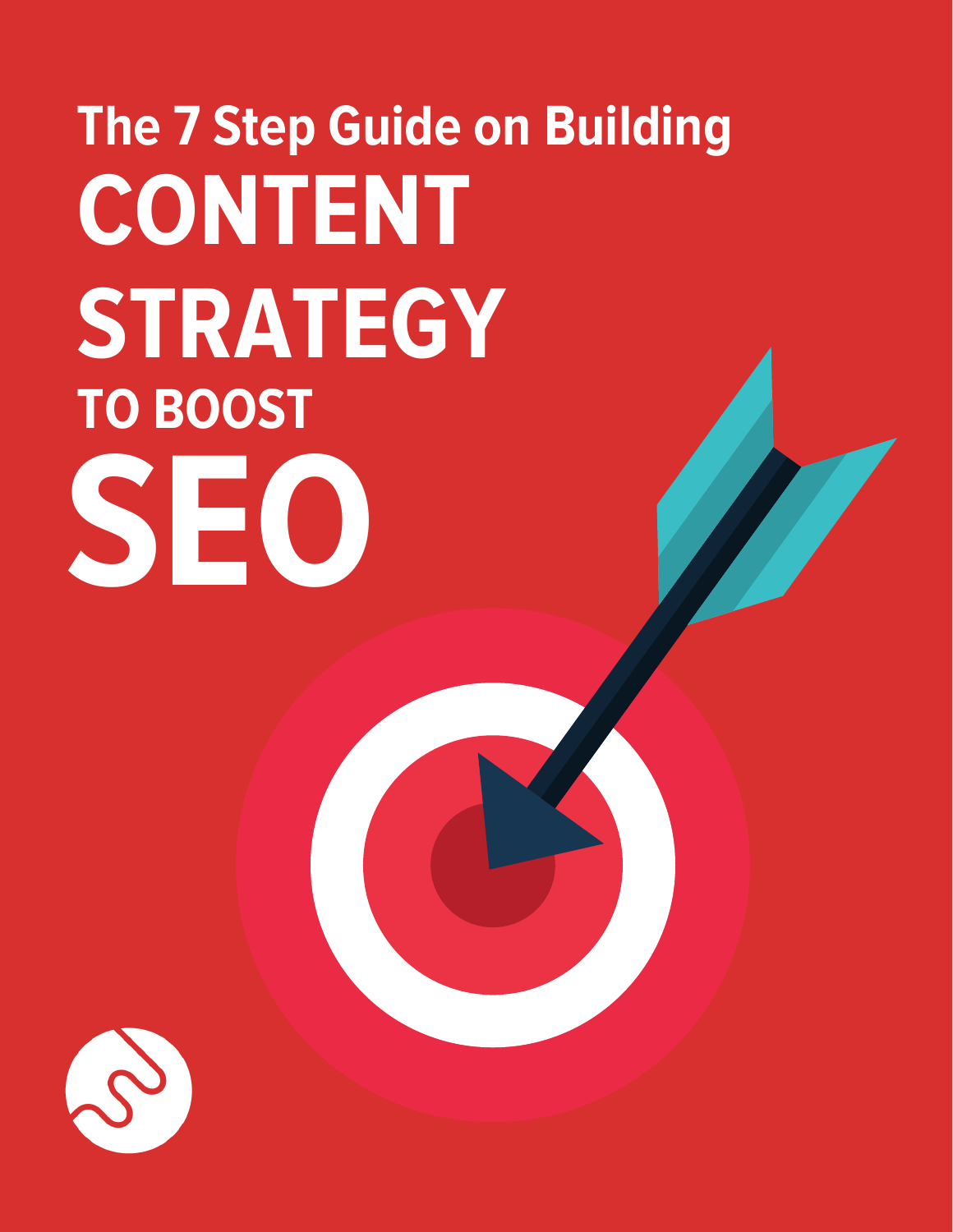### **Table of Content**

| Why Content Strategy is Important for SEO 3      |  |
|--------------------------------------------------|--|
|                                                  |  |
|                                                  |  |
|                                                  |  |
| Step #3 Define Topic & Build Content Structure 8 |  |
|                                                  |  |
|                                                  |  |
|                                                  |  |
|                                                  |  |
|                                                  |  |
|                                                  |  |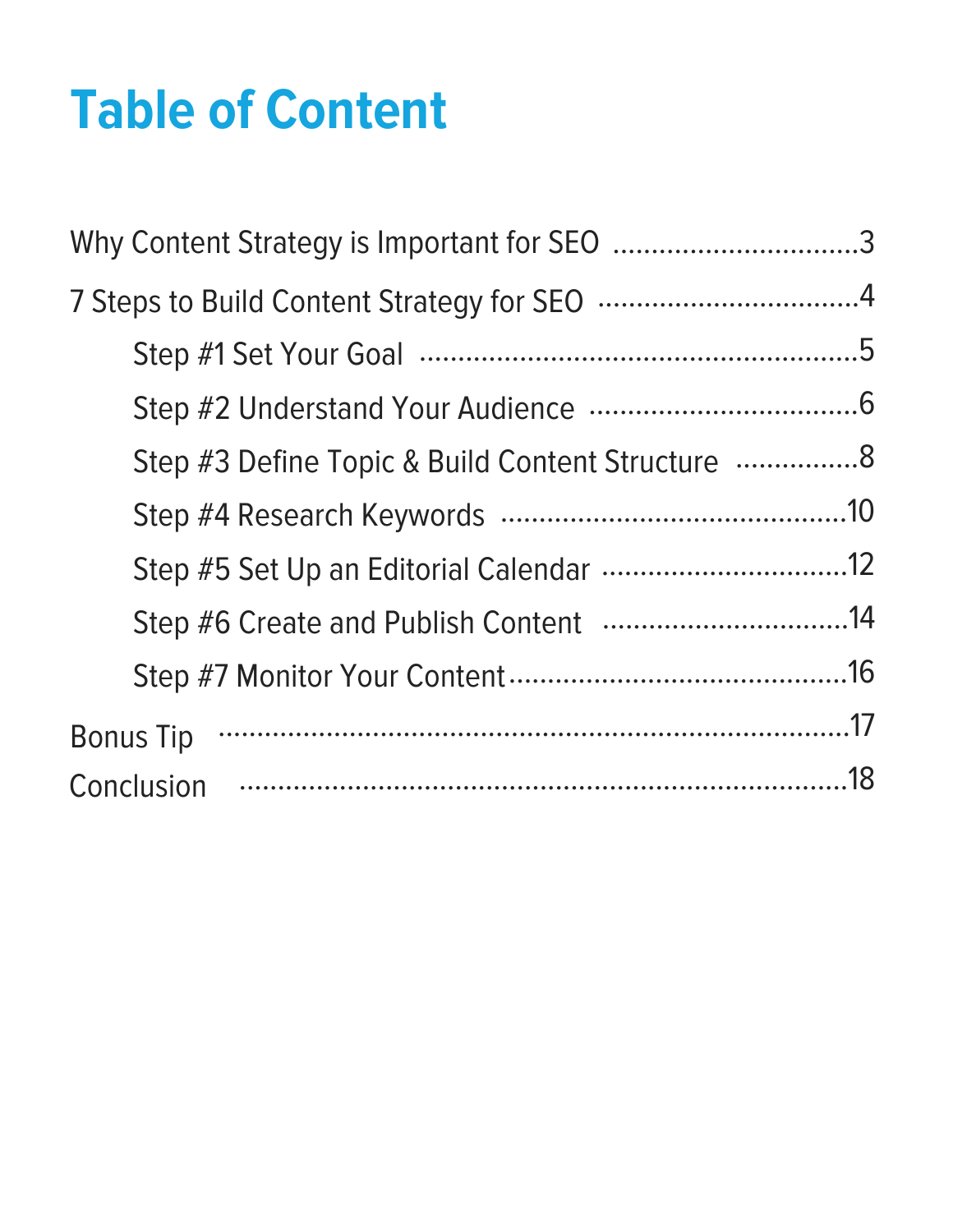## **WHY CONTENT STRATEGY IS IMPORTANT FOR SEO**

If you've decided to read this article, you are likely aware of the importance of content in boosting SEO. Content plays a crucial role in driving people to your site and keeps them coming back. Your site won't be found or highly rated by search engines without content. However, you can't just throw your content out there and hope people will come to see it. Search engines are becoming increasingly smarter, which make it harder for your content to stand out in the crowd.

You need to make sure that content and SEO always go hand-inhand as keywords you use on your content determine whether search engines like Google will find it. Having a robust content marketing strategy is vital for you to generate more traffic to your site and eventually gain new leads.

Here are 7 steps to help you build a strong content strategy to boost your SEO.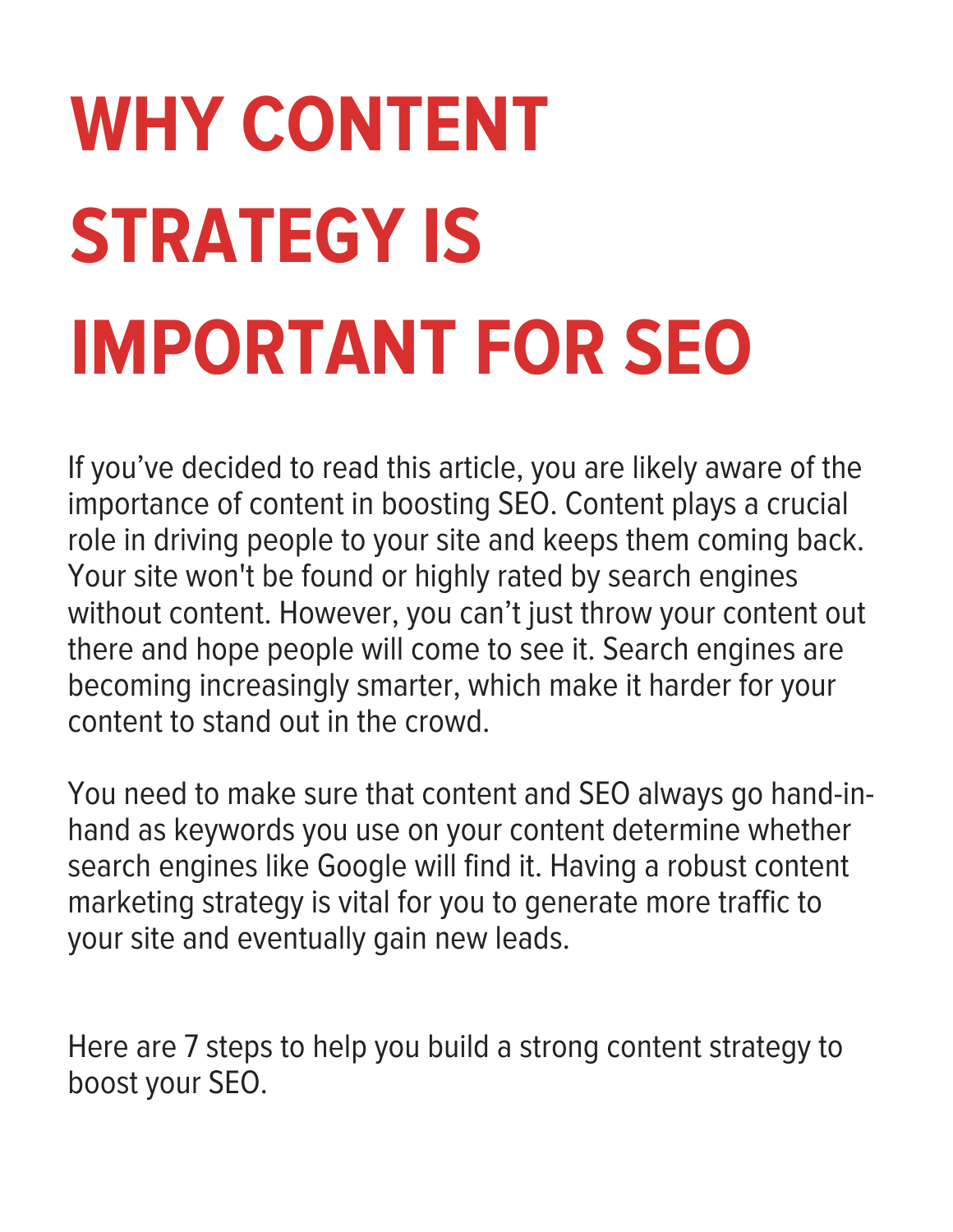### **7 STEPS TO BUILD CONTENT STRATEGY FOR SEO**

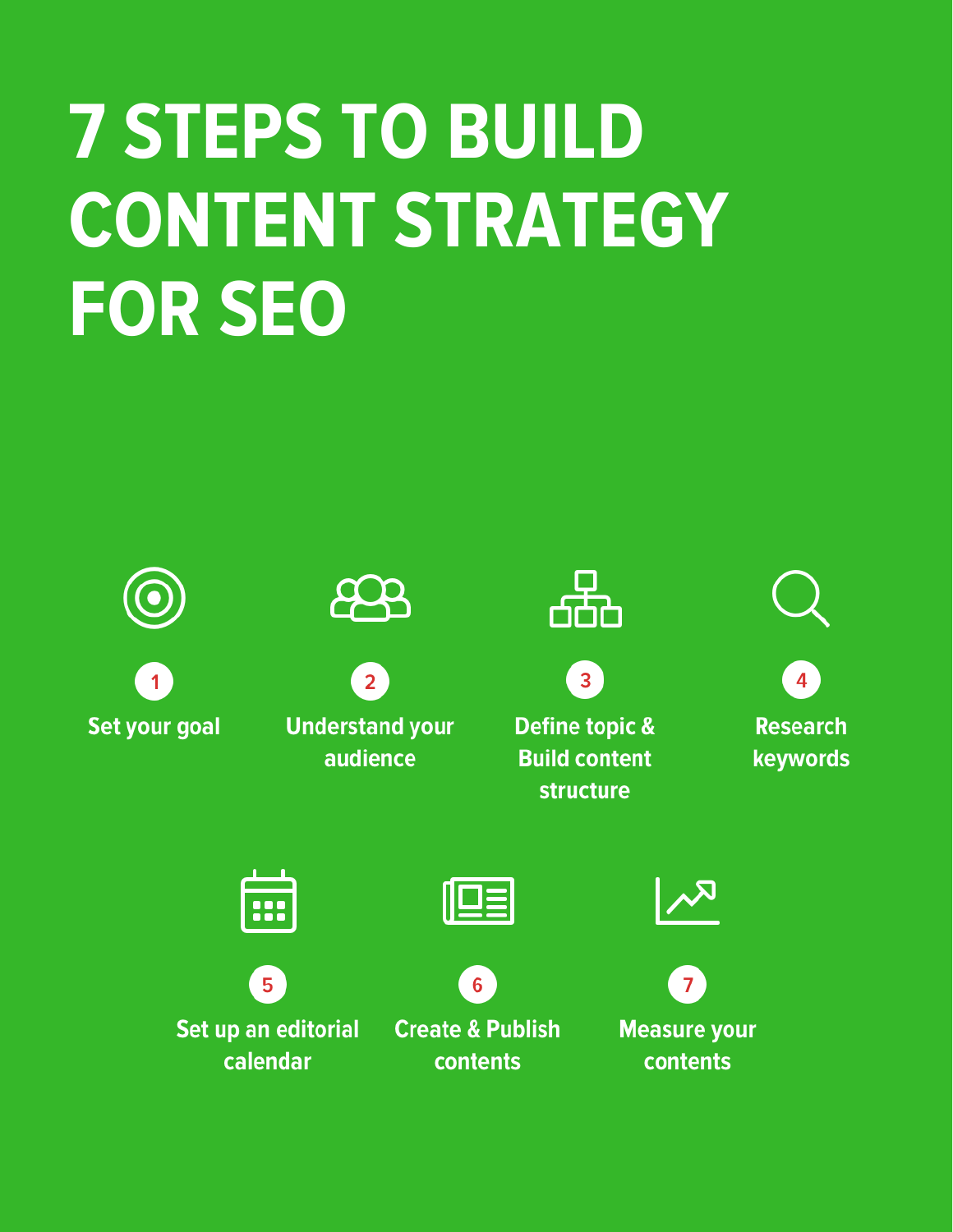## **SET YOUR GOAL**

You wouldn't spend your time and effort in creating content JUST because you want to make your site look fancier or just to keep pace with your competitors. Then why do you create content? You must understand what you want to achieve with your content. Setting your goal will help understand what kind of content you should focus on.

More importantly the goal should be specific and measurable. Key Performance Indicators (KPIs) will allow you to stay on track with your goals and determine the performance of your content.

Let's say you've just opened a website selling a photography management software, and you want to drive traffic to your site. Here's an example of your goal setting.

### **Goal Setting**

**Content Type:**

**KPIs:**

- **Goal:** Coal: **Coal:** Coal: **Coal:** Coal: Coal: Coal: Coal: Coal: Coal: Coal: Coal: Coal: Coal: Coal: Coal: Coal: Coal: Coal: Coal: Coal: Coal: Coal: Coal: Coal: Coal: Coal: Coal: Coal: Coal: Coal: Coal: Coal: Coal: Coal:
- **Strategy:** Drive people to visit and stay long at your site
	- Blog posts matching interests and engagement
	- Social media posts encouraging visits to website
	- $\bullet$  # of Website visits per month
	- $\bullet$  # of view of each content page
	- Time spent on each content page
	- Click through rate of each content on social media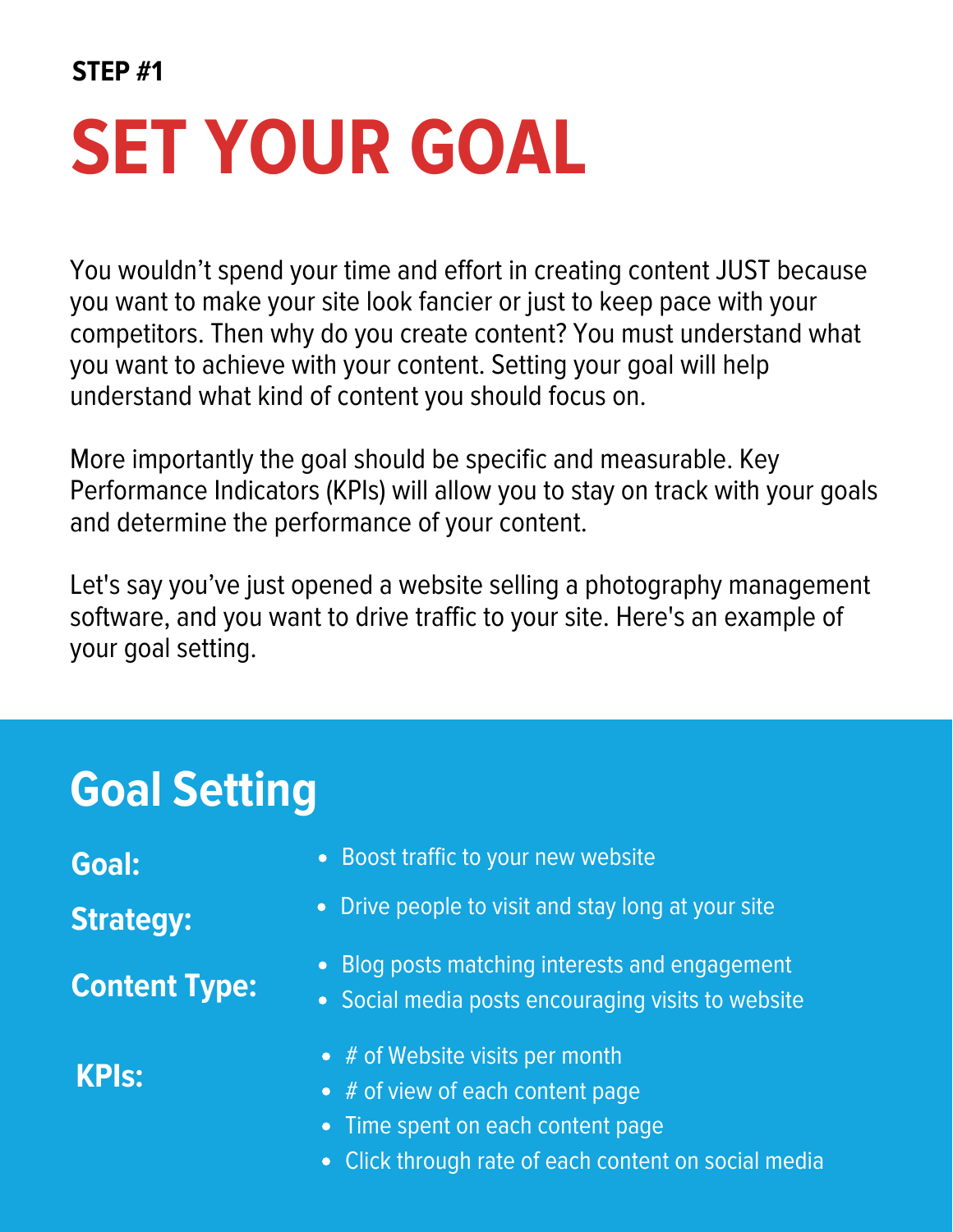## **UNDERSTAND YOUR AUDIENCE**

Knowing your audience is as important as your audience knowing you. You need to define your content's target audience to produce more relevant and valuable content that they seek on your website.

Before creating content, you should be able to answer these questions:

- Who is your blog for?
- What information are they looking for at your site?
- What challenges do they face?
- What are their ultimate goals?

The easiest way to build an understanding of your future customer is to create a buyer persona - a semi-fictional representation of a member of your audience. You can think of detailed description such as gender, age, location and so on. A buyer persona helps you to find a clear focal point that will allow you to craft content that your potential customers are exactly looking for.

Here's an example of a buyer persona for your website.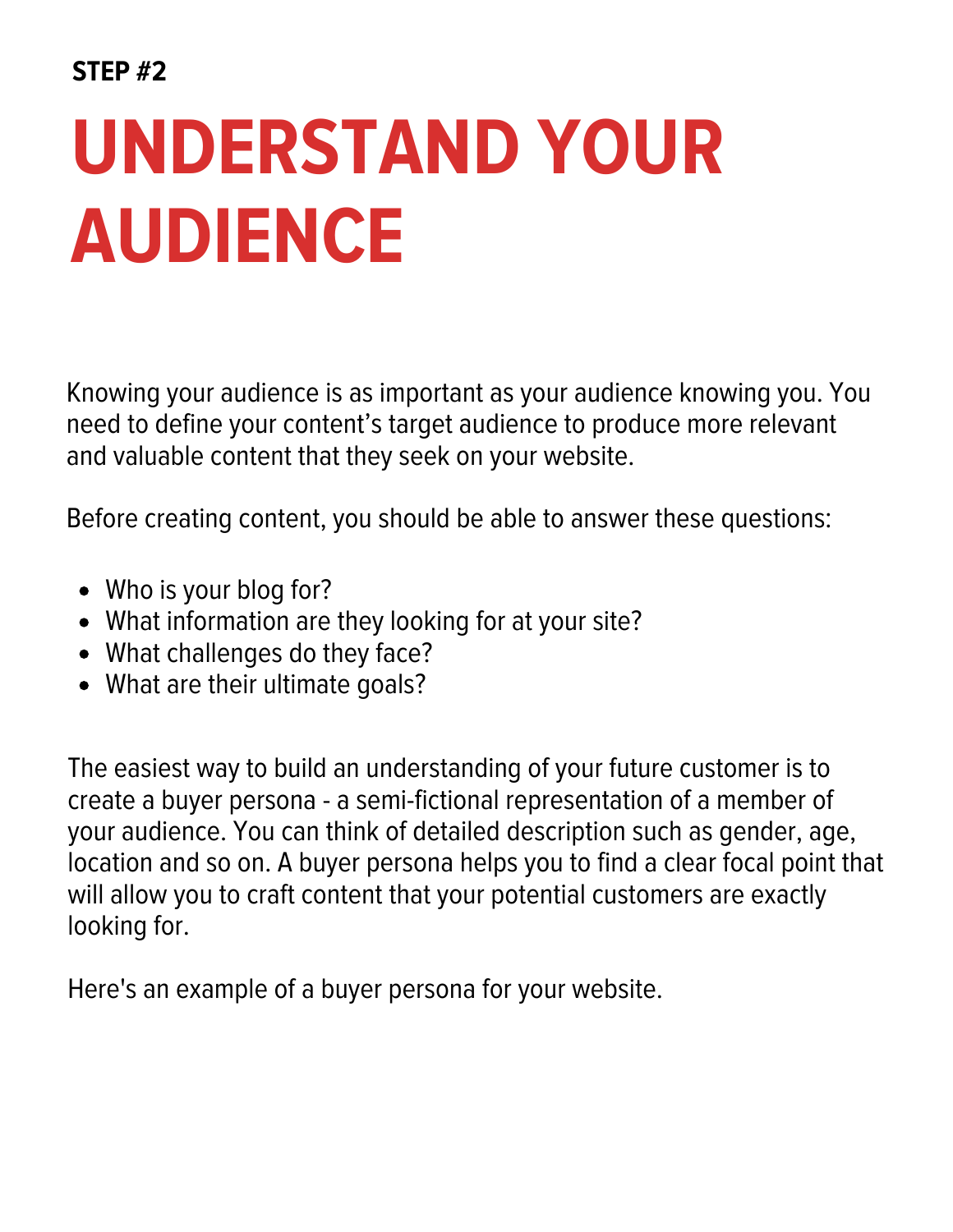#### **STEP #2 UNDERSTAND YOUR AUDIENCE - BUYER PERSONA**

### **Photographer Peter (35)**



- Work: Travel photographer / Professional blogger
- Family: Married with 1 child
- Location: Oslo, Norway

Peter travels around the world and takes photos that make people want to visit a certain destination. He works with several media agencies.

#### **Goal**

- To efficiently manage his photos
- To have a secured central place to store his photos
- Take full control of all his assets

#### **Pain Points**

- Too much time to spent organizing his photos after photo shoots
- Keep forgetting where he stored old photos
- Losing control of photos he took



#### **Preference Personality**



**S** Fotoware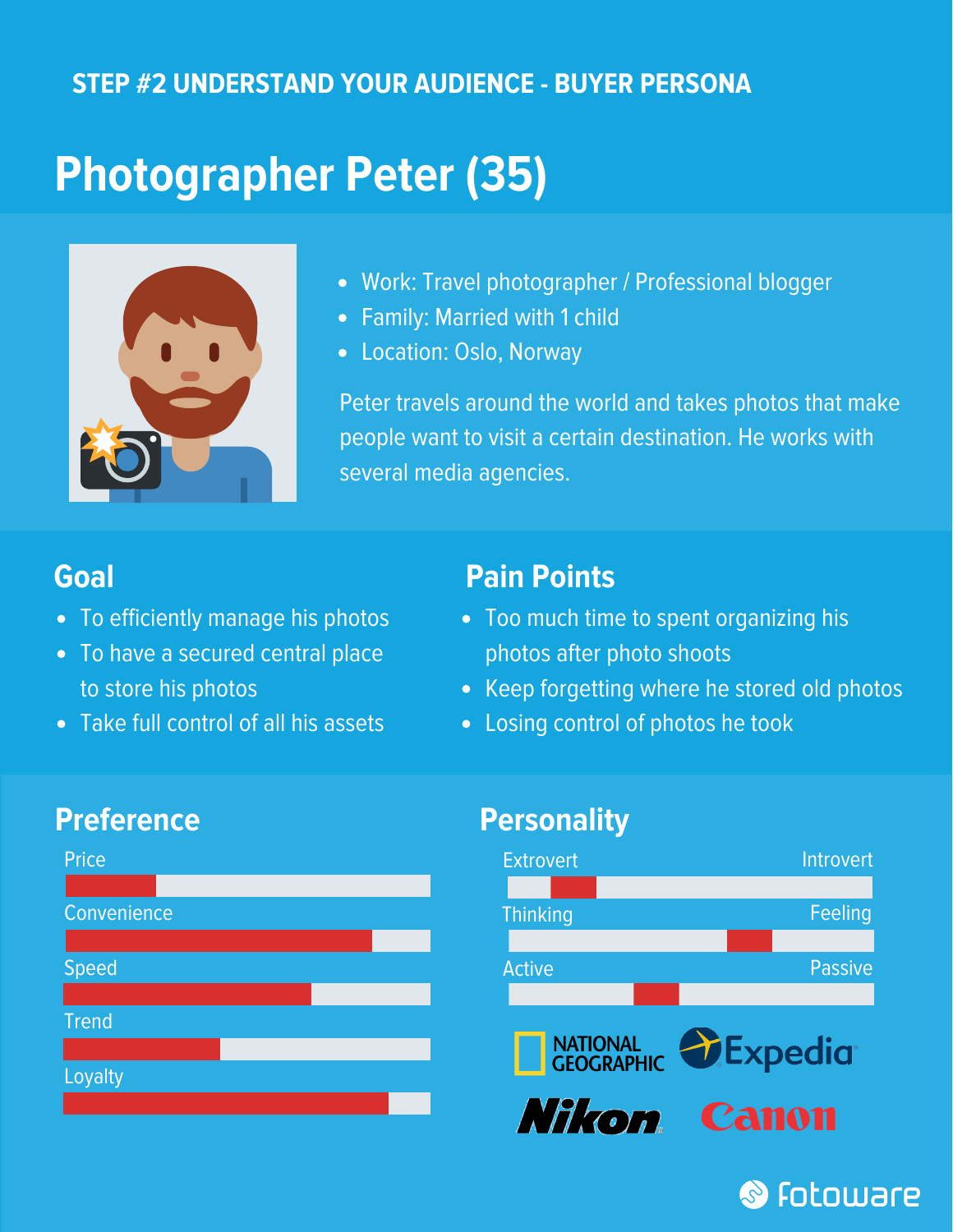### **DEFINE TOPIC AND BUILD CONTENT STRUCTURE**

You should define which topics you want to cover before thinking about just keywords. You need to find topics that your audience actually care about. If you already have specific keywords in mind, draw broader topics based on the keywords and tie them to each topic. The topics should be able to meet the interests of your buyer personas, and not be too broad nor too narrow. There may be several topics you want to cover: Start with the primary topic first and then define subtopics.

Once you know what kind of content you will have, you need to categorize it. Building a solid content structure is vital for successful SEO. Categorization is the bread and butter of content organization. If you have a blog, the first thing you should do is implement blog categories. Blog categories are the main subjects that your content is about and the overall defining term for the topic of your posts.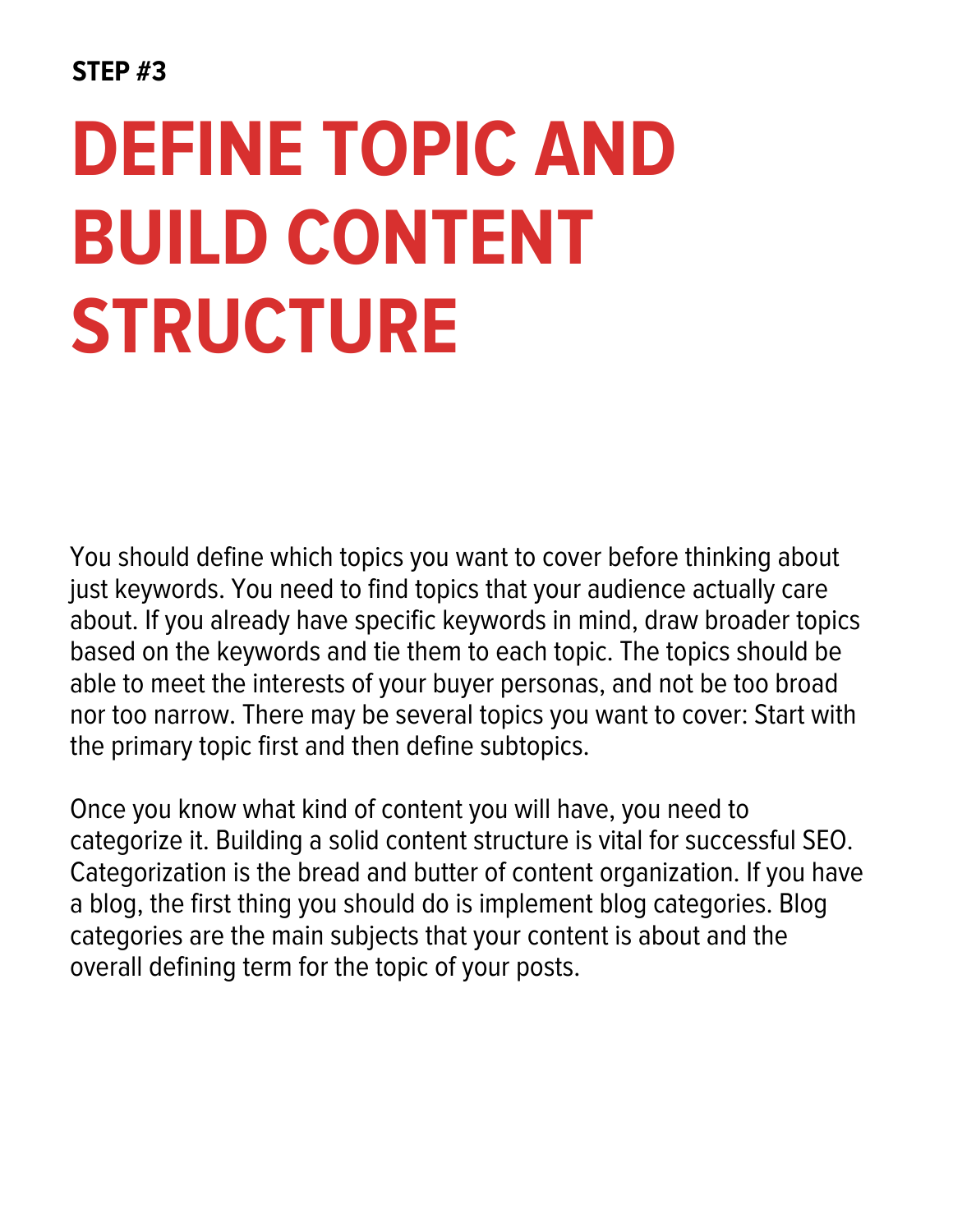#### **STEP #3 DEFINE TOPIC AND BUILD CONTENT STRUCTURE**

Categories should be keyword optimized so that search engine bots, as well as the audiences, know what the piece of content is about. Categories do not only serve a great purpose for keyword optimization, but they also increase usability – another factor that search engines take into account when ranking sites – they enable users to find the content more easily. The easier you make it for users to find what they are looking for on your website, the more time they'll spend on the site and the higher score you will receive by search engines. If users can't find what they're looking for or don't have an idea of what your range of content is about, they'll leave your website right away.



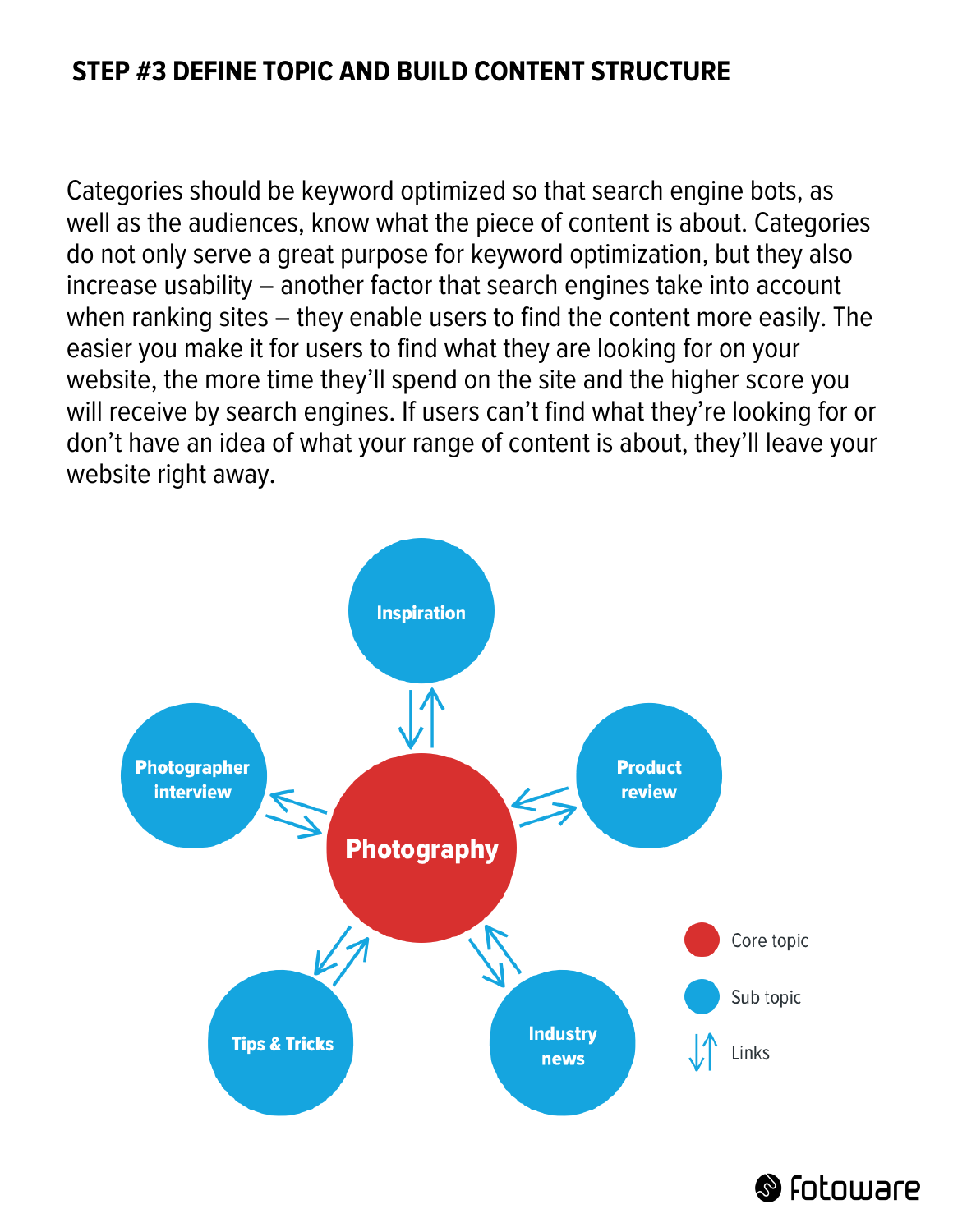### **RESEARCH KEYWORDS**

Keywords are one of the most crucial parts of your content marketing strategy, meaning you have to be very careful when choosing which keywords to use on your content.

#### **Short tail vs. long tail keywords**

Shot tail keyword, also known as head terms, are keywords with 3 words or less. Short tail keywords are usually general and broad, so it has a higher search volume. However, the high volume also means high competition and high cost. Therefore, short tail keywords usually result in a low conversion rate.



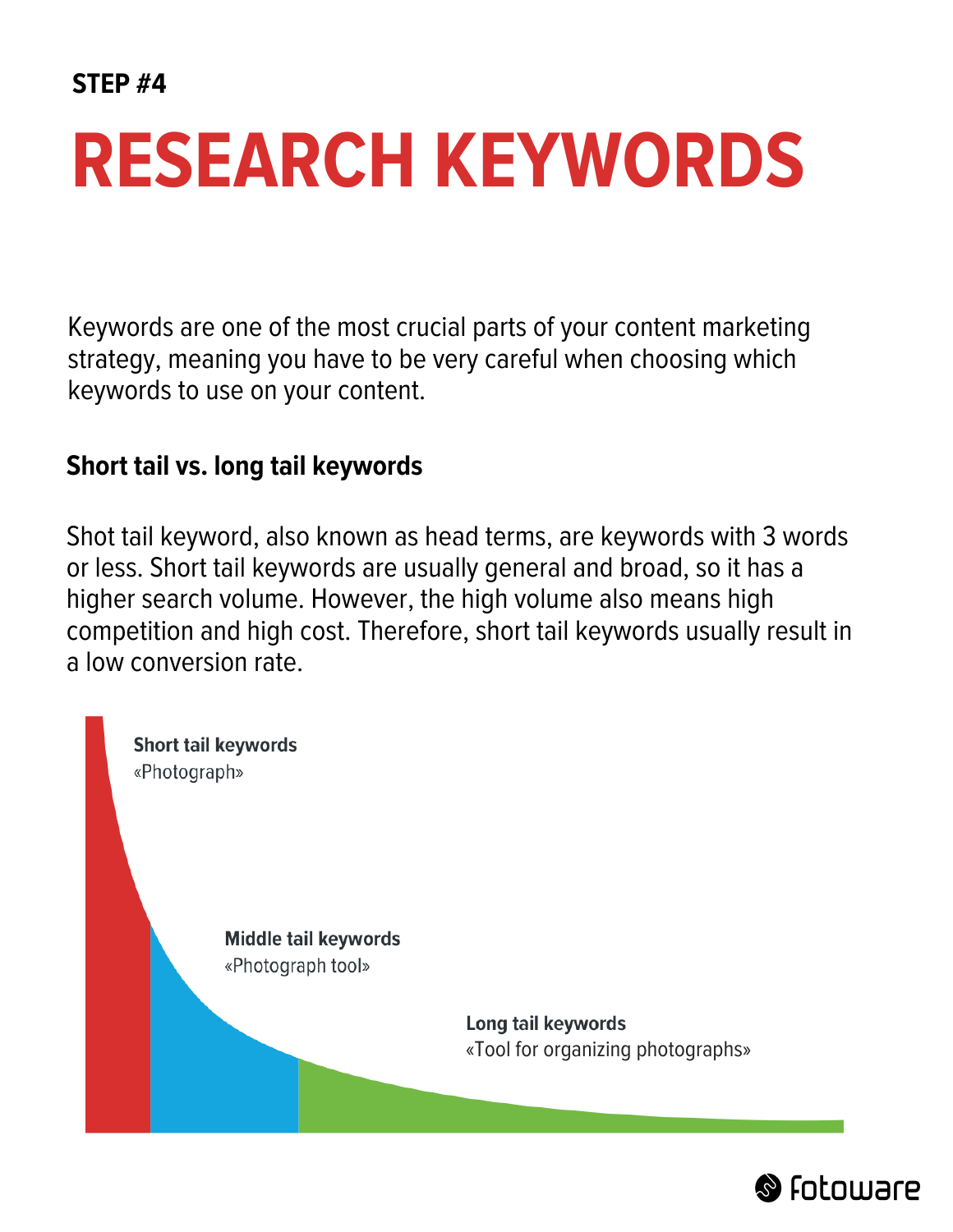On the other hand, long tail keywords – containing more than 3 words – are specific and more focused. The more specific the keyword is, the less search volume it has. At the same time, you can expect lower competition and cost. What does low competition mean? High conversion rate! People searching with long tail keywords are more likely to know what they are looking for, and therefore more likely to convert. Long tail keywords convert 2.5 times higher than head terms. (neilpaterl.com) Using long tail keywords around a specific niche can be a low-hanging fruit to boost SEO.

More than 70% of internet searches are made up of long tail keywords, highly specific 4-6 word phrases. (mechanised.com)

#### **3 Keyword Research Tools**

Fortunately, there are many tools that help you to find the best keywords for your website.

- Moz [Keyword](https://moz.com/explorer) Explorer offers an overview of volume, difficulty, opportunity, importance, and potential around a keyword.
- Google [Keyword](https://adwords.google.com/ko/KeywordPlanner/Home) Planner is the best place to start keyword research. It tells you how fierce the competition is around your keyword and how many searches it will get.
- **[SEMrush](https://www.semrush.com/)** allows you to keep an eye on the competitors' keyword. It also provides the common keywords found on the top 100 domains for a search term.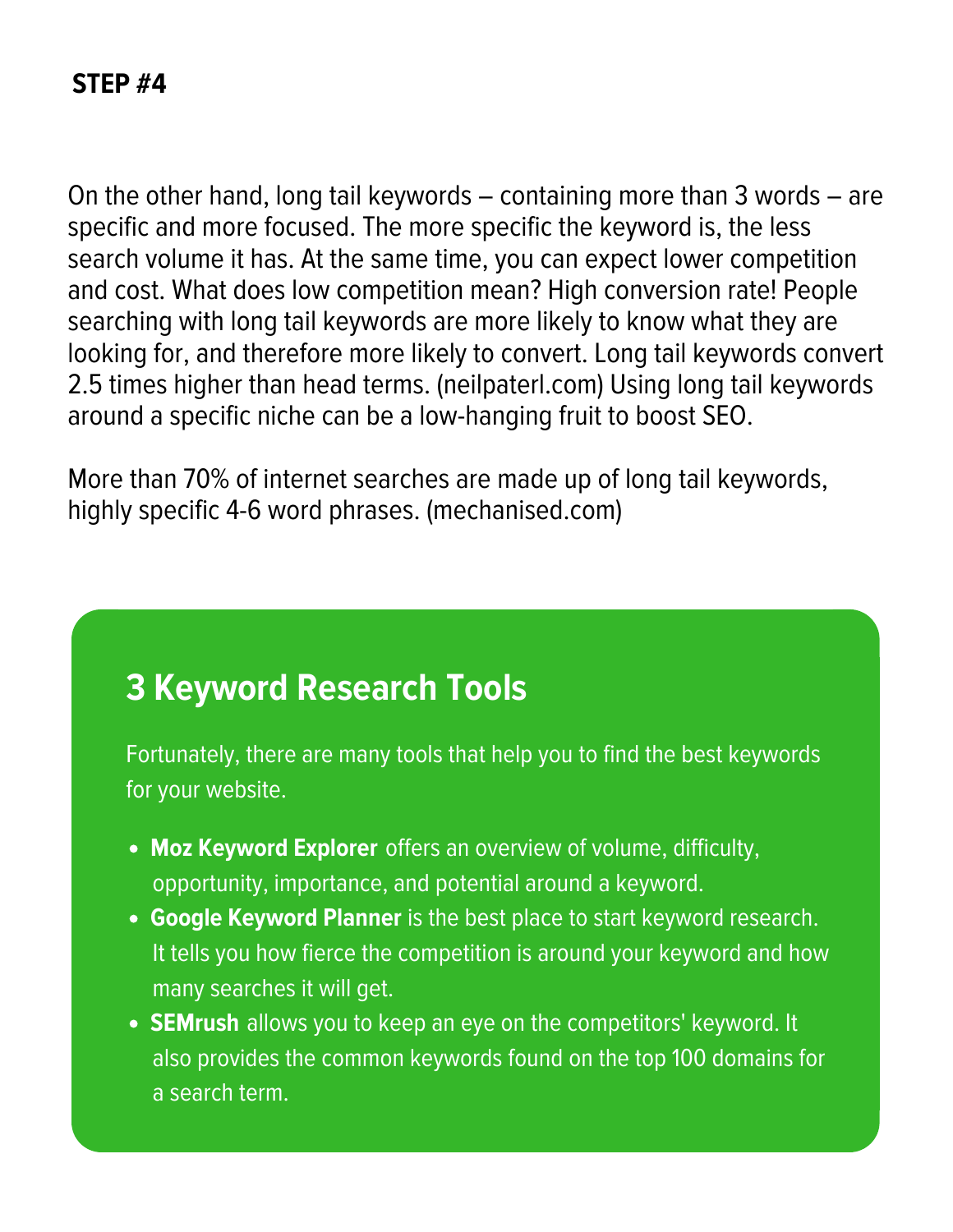### **SET UP AN EDITORIAL CALENDAR**

An editorial calendar helps you to plan and optimize your content with a bird's eye view. As a roadmap for content creation, it allows you to understand what's coming up- where and when. Using an editorial calendar is also a great way to ensure you publish content on a regular and consistent basis.

Publishing regularly will also help improve your SEO. According to SEOSiteCheckUp, the "Googlebot" that crawls the web is constantly searching for web pages that are new or updated and then adds the fresh content to the Google index. If you update your content often with reliable and valuable information, then you have a better chance of Google ranking your site higher with each update.

Besides, you can build alignment within or between teams and keep them accountable for their work by using a content calendar. It clearly tells you who's responsible for which task and ensures you are on the right track.

Check out an example of an editorial calendar: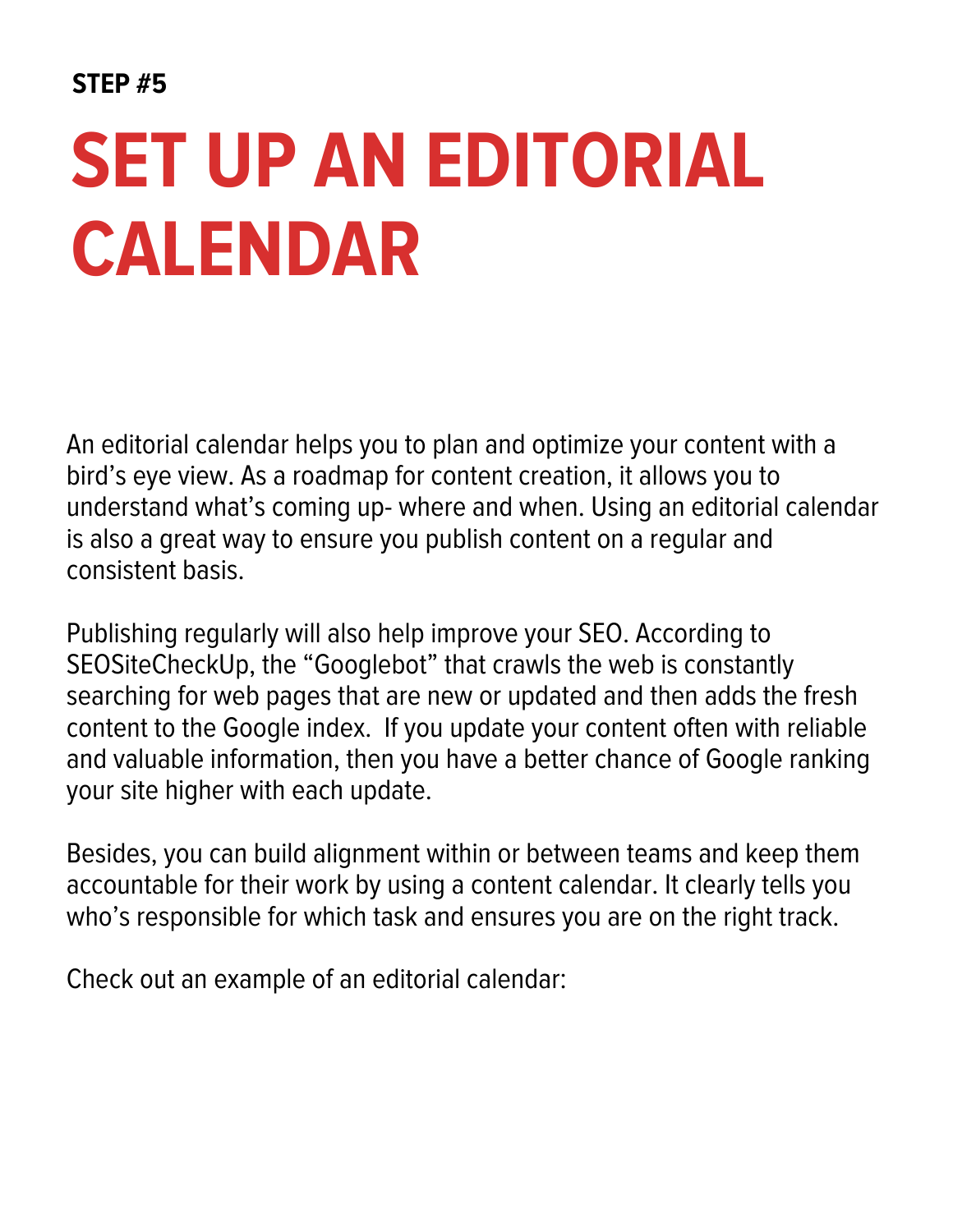#### **STEP #5 SET UP AN EDITORIAL CALENDAR**

|            | <b>Week1</b>                                                                               | <b>Week 2</b>                                                      | <b>Week 3</b>                                                                           | <b>Week 4</b>                                              |
|------------|--------------------------------------------------------------------------------------------|--------------------------------------------------------------------|-----------------------------------------------------------------------------------------|------------------------------------------------------------|
| <b>MON</b> | <u>ර</u>                                                                                   |                                                                    |                                                                                         |                                                            |
|            | <b>Monday</b>                                                                              | <b>Monday</b>                                                      | <b>Monday</b>                                                                           | <b>Monday</b>                                              |
|            | motivation                                                                                 | motivation                                                         | motivation                                                                              | motivation                                                 |
| <b>TUE</b> | 들<br>5 Tips on how<br>to take great<br>portrait photos<br>y<br><b>Blog post</b><br>sharing | 亖<br>Photographer<br>interview<br>V<br><b>Blog post</b><br>sharing | 들<br><b>7 Step Guide</b><br>to manage<br>your photo<br>y<br><b>Blog post</b><br>sharing | 亖<br><b>Case study</b><br>V<br><b>Blog post</b><br>sharing |
| <b>WED</b> | ල                                                                                          | <u>ර</u>                                                           |                                                                                         | $\blacksquare$                                             |
|            | A photo from                                                                               | A photo from                                                       | A photo from                                                                            | # World                                                    |
|            | sponsored                                                                                  | sponsored                                                          | sponsored                                                                               | <b>Tourism</b>                                             |
|            | community                                                                                  | community                                                          | community                                                                               | <b>Day</b>                                                 |
| <b>THU</b> | £                                                                                          | $\mathbf{G} \blacktriangleright \mathbf{G}$                        | ß                                                                                       | £                                                          |
|            | <b>Blog post</b>                                                                           | # World                                                            | <b>Blog post</b>                                                                        | <b>Industry News</b>                                       |
|            | sharing                                                                                    | Photography                                                        | sharing                                                                                 | <b>New feature</b>                                         |
|            | <b>Industry News</b>                                                                       | <b>Day</b>                                                         | <b>Industry News</b>                                                                    | upgrade                                                    |
| <b>FRI</b> | ල                                                                                          | <u>ල</u>                                                           | <u> (ට</u>                                                                              | <u>ර</u>                                                   |
|            | <b>Photo of the</b>                                                                        | <b>Photo of the</b>                                                | <b>Photo of the</b>                                                                     | <b>Photo of the</b>                                        |
|            | week                                                                                       | week                                                               | week                                                                                    | week                                                       |

#### S Fotoware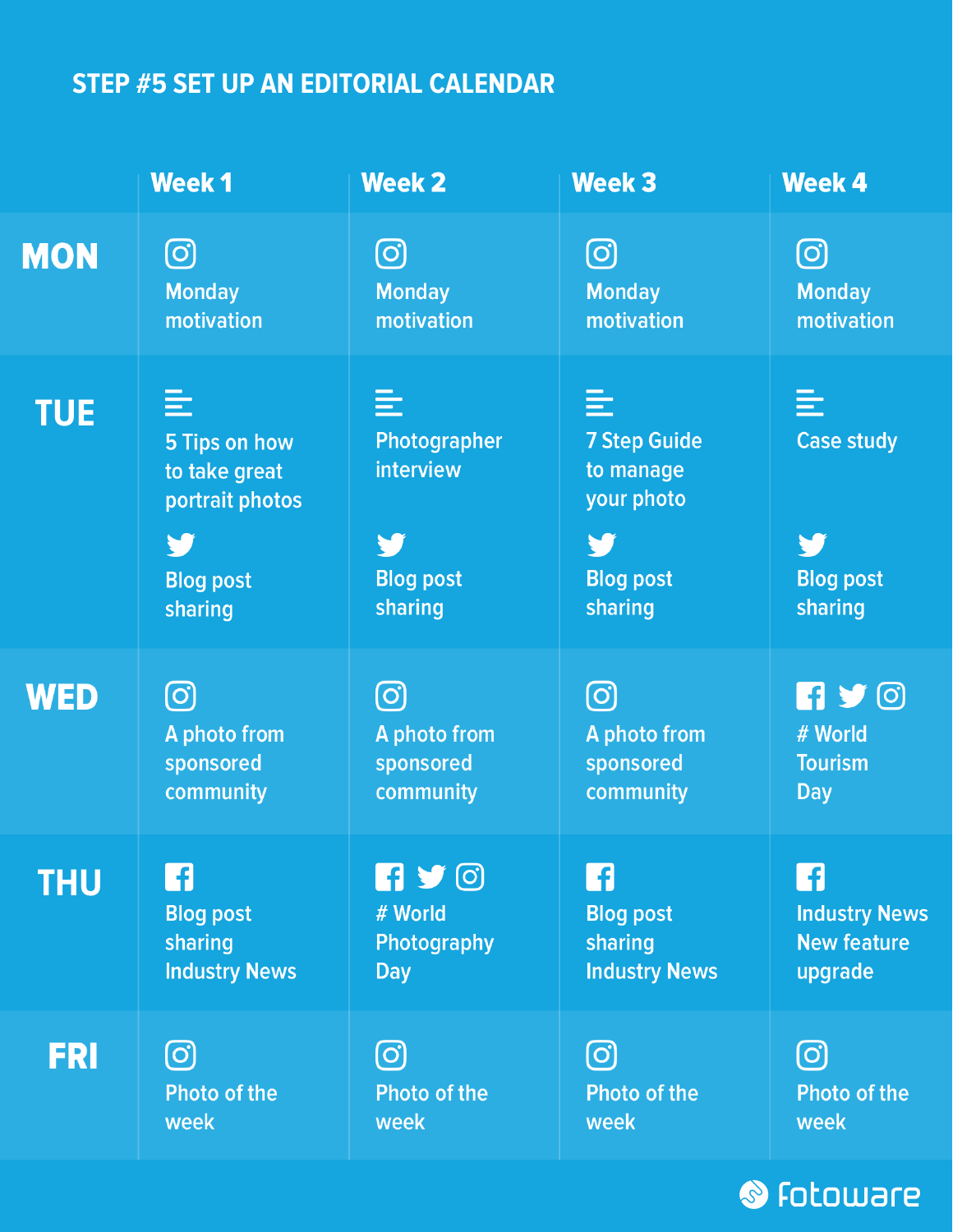### **CREATE AND PUBLISH CONTENTS**

#### **Use Multimedia**

Rich media – such as image, video or audio – does not only make your content visually appealing but boosts your website rankings. The higher user engagement a web page has, the higher visibility in search engine rankings it will get. The search engines look for different types of content to provide searchers with the most relevant and engaging results. By using different types of media, you can enhance the possibility of being searched. "When you have content types showing up in blended web search results as well as specialty search engines, you basically have more hooks in the water to catch web traffic with — and that's good for SEO and the bottom line." (by Bruceclay)

However, remember to avoid overly bloated web pages with large sizes of image and gif that load slow. The speed of loading a page affecting your SEO ranking. Instead you can use preset sizes (renditions) of a photo to make loading smooth.

#### **Inbound/outbound links**

Inbound, outbound and internal linking are also a big part of SEO. By organizing and categorizing content, you can quickly and easily improve your internal linking strategy since you are better able to find appropriate old pieces of content to link to in your new piece of content. Internal linking strengthens the authority of each of the pieces of content to show users' and search bots' relevancy.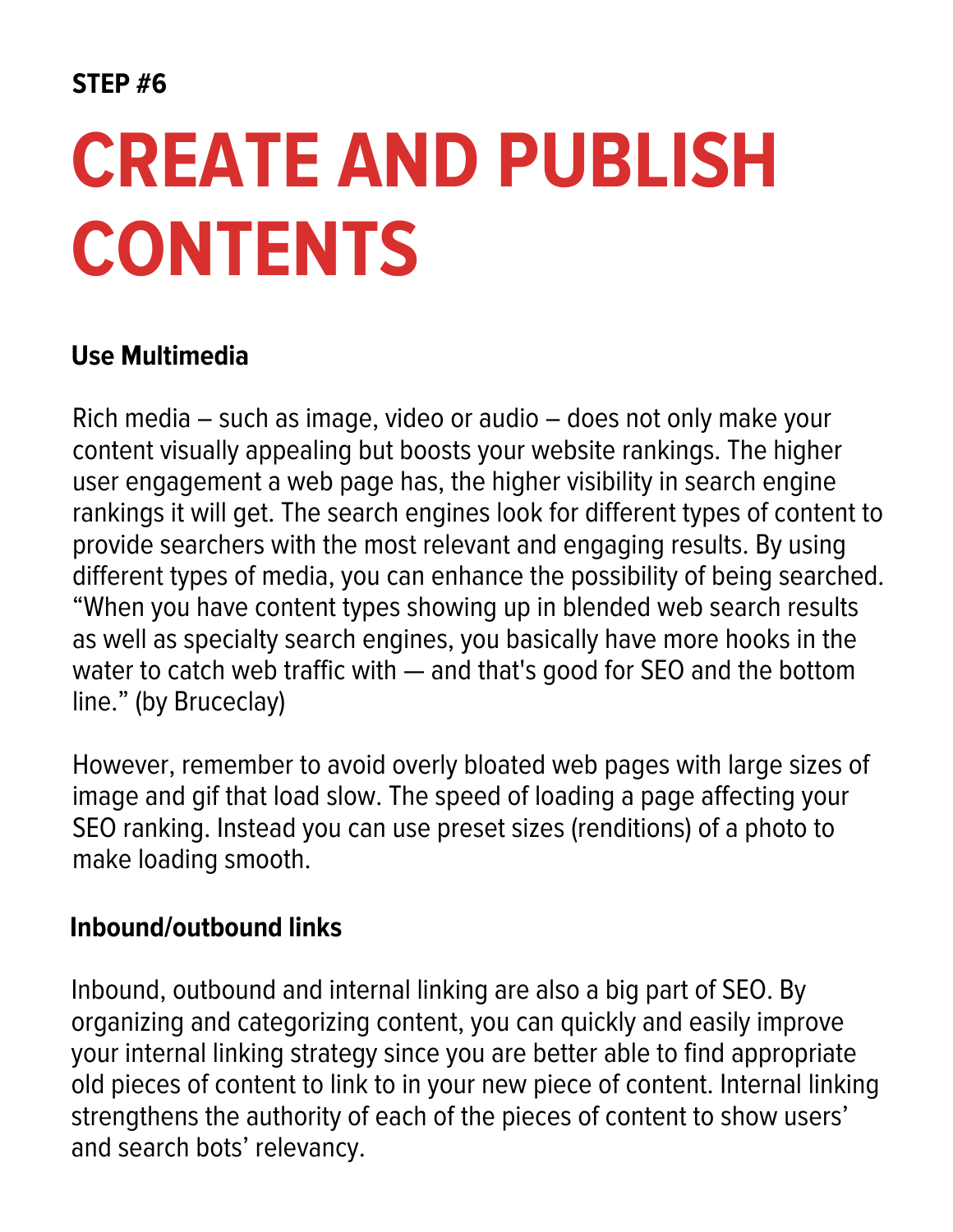#### **STEP #6 CREATE AND PUBLISH CONTENT**

#### **Repurpose**

It's very hard to always create brand new content, and oftentimes good content stays good for a long time, and it's worth being repurposed and reshared.

If blog posts in a certain category do exceedingly well for views, clicks, and/or shares, there are two things you should do:

- Try to discover what is the compelling element of that category and see how many ways you can cover it differently.
- Look to see how you can repurpose that content in different forms, e.g., making a blog post into an infographic, or repurposing a webinar for Instagram posts.

Repurposed content is great as you can utilize something that has already been proved effective. If you've already written a blog post, recreate that by using an infographic, a slide share or restructuring the format.

#### **3 Tools for Creating Visual Content**

Visually appealing contents are often the most engaging, memorable and shareable. Here are 3 design tools that will make your content stunning!

- [Canva](https://www.canva.com/) lets you easily create any kind of content from social media banner to eBook - simply by dragging & dropping on the templates
- [Unsplash](https://unsplash.com/) provides you with over 5 billion photo impressions per month. More importantly, all the beautiful images are copyright-free!
- **[Camtasia](https://www.techsmith.com/store/camtasia)** lets you create various videos from a short GIF to a professional quality video.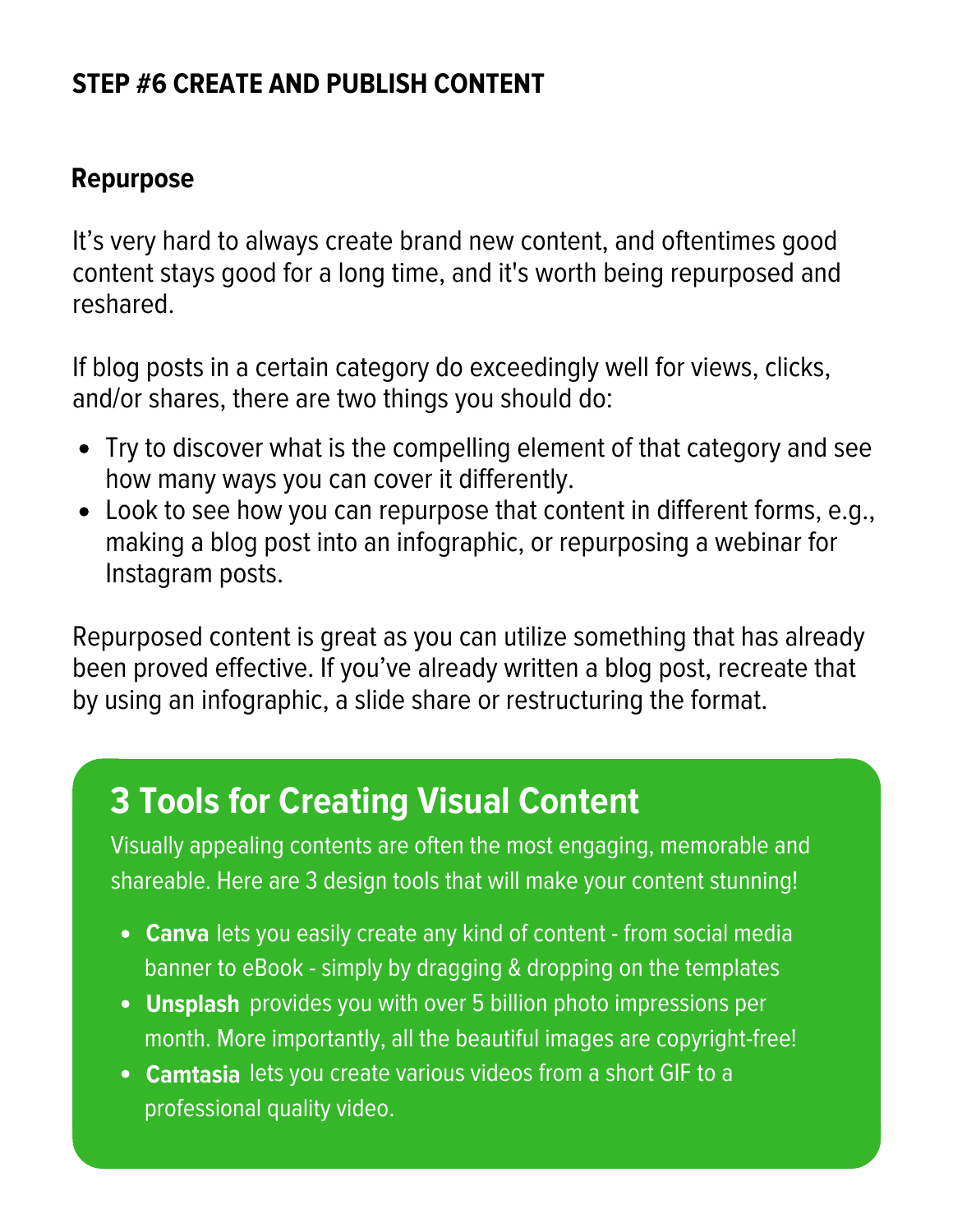### **MEASURE YOUR CONTENTS**

You've just published a great post, but it doesn't mean that you're done with it. Keep track of the performance of each of your content based on the goal and KPIs you've set at the start of the content strategy plan. By tracking the progress, you will figure out what kind of content is working well and what isn't. Content marketing is a never-ending process and you should keep repeating the whole step from 1 to 7. Research how your competitors are doing, keep an eye on new trends and do not stop trying something new.

### **3 Social Media Analytics Tools**

As social media marketing has skyrocketed, it's not easy to take full control of all the channels. These tools will help you get a bird's eye view on your entire social performance.

- **[Sprout](https://sproutsocial.com/) Social** allows you to measure performance across Facebook, Twitter, Instagram, and LinkedIn, in a single platform.
- [Hubspot](https://www.hubspot.com/) lets you keep track of all interactions with your social channels. It also provides a powerful report tool that helps you better understand your content's performance.
- Google [Analytics](https://analytics.google.com/analytics/web/) In addition to tracking social media campaigns, you can also set goals and measure social ROI.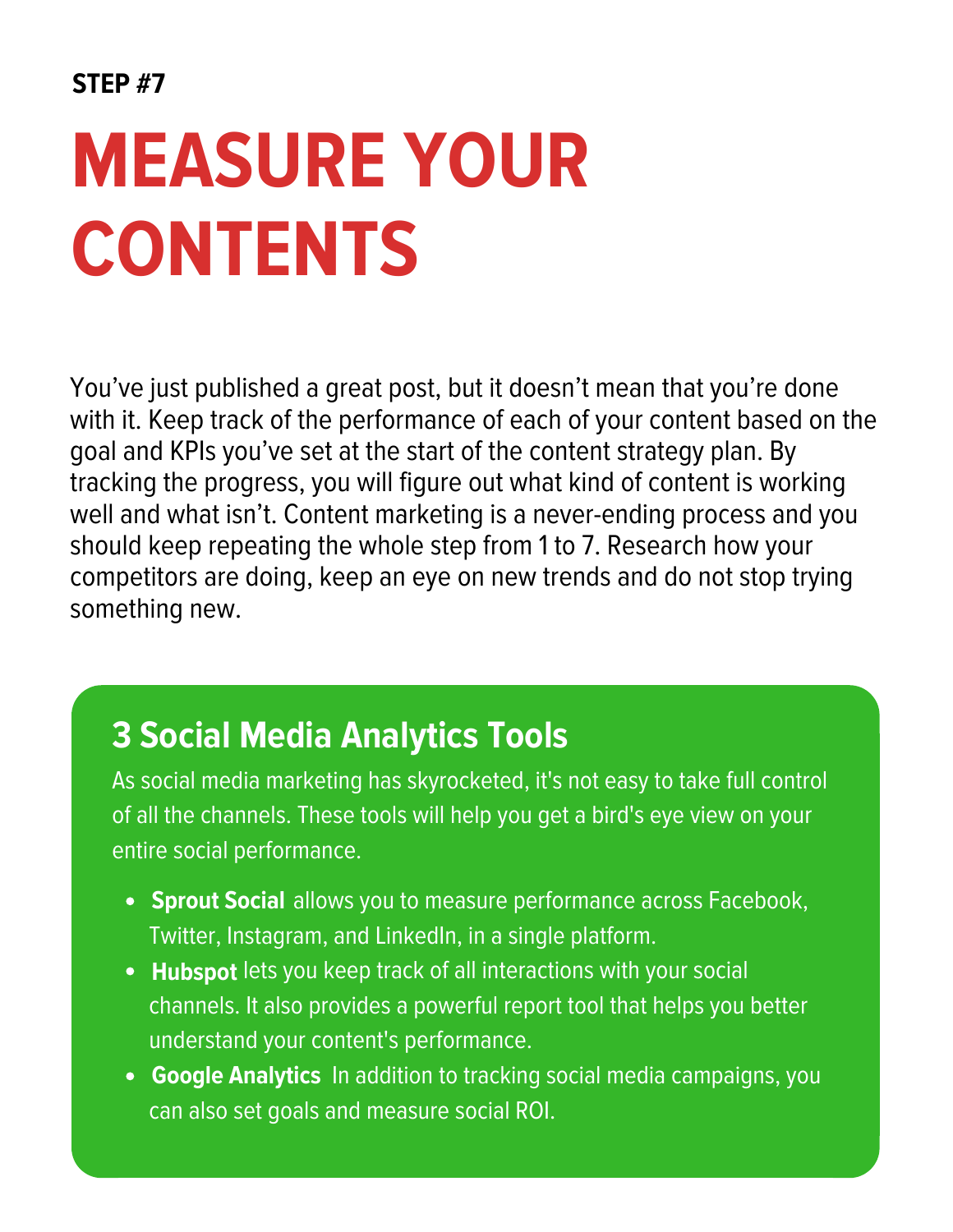# **BONUS TIP**

It's essential to organize and manage your content throughout the whole step. You need state of the art content management. Obviously you need a great Web CMS to publish your content. But you're now regularly posting to Instagram, Facebook, Twitter, LinkedIn, and your website may no longer be the most important platform. You may be happy sharing originals through Dropbox today, but as your content repository grows, it may be overwhelming to maintain control.

A Digital Asset [Management](http://www.fotoware.com/) will keep track of all your originals, and help you quickly repurpose it for various channels. Most importantly, a DAM's visual approach helps you see that all your visual materials are consistent and in line with your brand identity guidelines.

Using Conflunce or a headless CMS for text content management, combined with a Digital Asset Management system for your visuals, will help your team maintain overview, and quickly adapt and publish content to new channels.